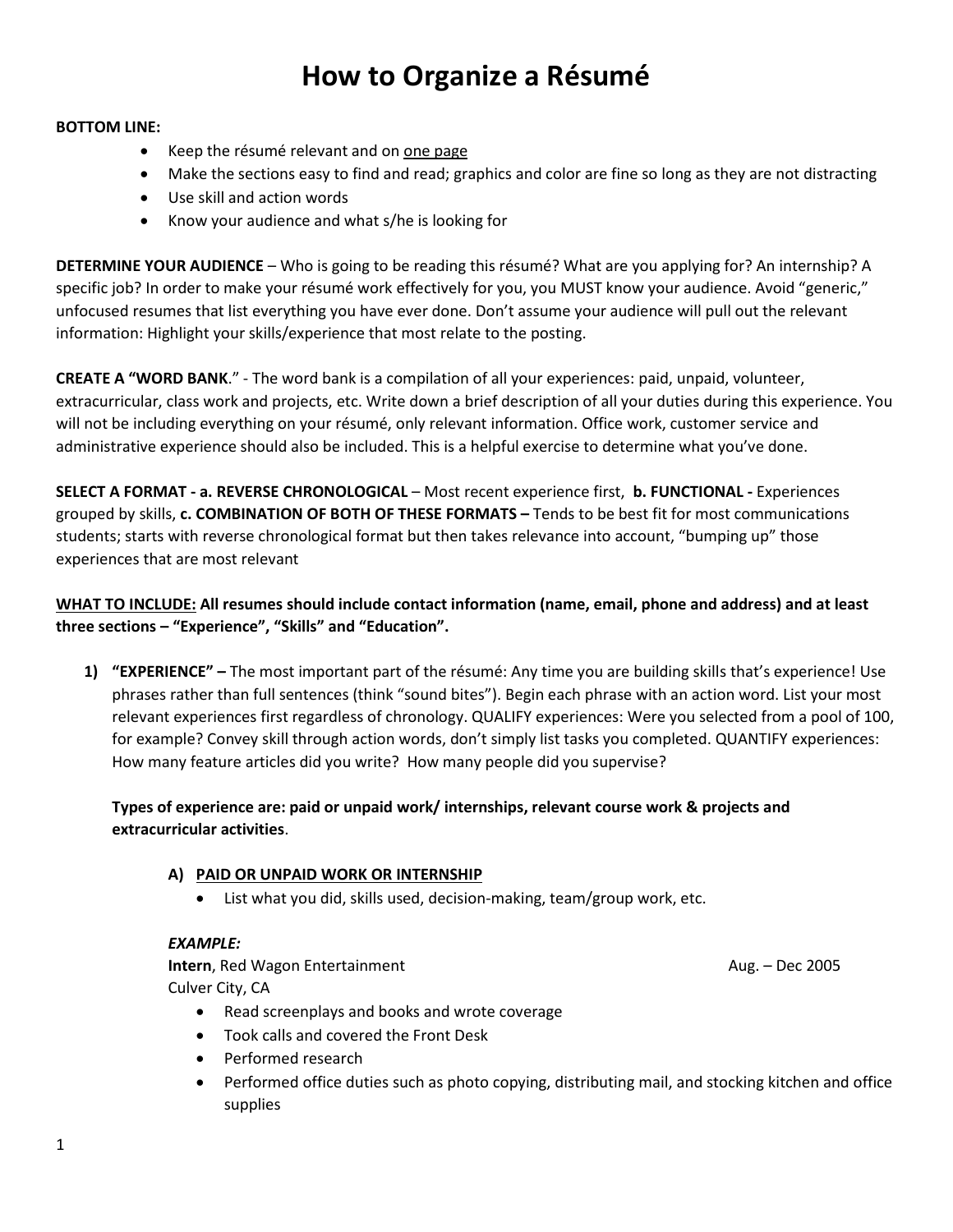### **B) RELEVANT COURSEWORK & PROJECTS**

- Include a Course Title (no numbers) that is relevant (i.e. ADVANCED SCREENWRITING or TELEVISION PRODUCTION Course)
- List what you did, skills used, decision-making, team/group work, etc.
- Format similarly to other entries in the Experience section.
- Give yourself a title that sums up what you did; the course title sits where you would usually list the company.

#### *EXAMPLE:*

**Producer/Director, Multimedia Production Course Fall 2006** Fall 2006

S.I. Newhouse School of Public Communications, Syracuse University

- Worked with team of three to produce three-minute short film
- Conceived and created treatment for short
- Coordinated shooting on location with local authorities
- Responsible for more than \$3000 worth of equipment and its protection
- Stayed under budget and within shoot deadline

## **C) EXTRACURRICULAR ACTIVITIES**

 Activities belong in the "Experience" section if you can show relevant skills sets being used or learned

## *EXAMPLE:*

**Public Relations Director,** Society of Professional Journalists Spring 2005

S.I. Newhouse School of Public Communications, Syracuse University

- Responsible for marketing and publicizing two to three group events each semester
- Worked with other offices to create and conceive speaker and event topics
- Handle website updates and write content for various publications
- Designed posters using Adobe InDesign to post on campus
- Liaison with faculty and administration to encourage participation in events
- Responsible for \$1500 marketing budget and allocation of funding
- **2) "SKILLS"** List computer programs, technical equipment, research skills (LexisNexis, MRI+) and any language skills you have. Specific social media platforms should also be listed.
- **3) EDUCATION** Include Syracuse University, college(s), degree(s), year and major(s) keep it simple as it won't be your most compelling selling point. Education is best listed after your experience section, unless you have minimal experience (though this should be a temporary problem!) and education is the most relevant thing on your résumé

## **OPTIONAL SECTIONS –**

**HONORS or AWARDS -** Keep it short and explain (briefly) what the award is for

#### *EXAMPLE:*

- Phi Beta Kappa Award Essay written on student activism (May 2007)
- Jim Smith Memorial Award- Academic achievement in history (May 2006)